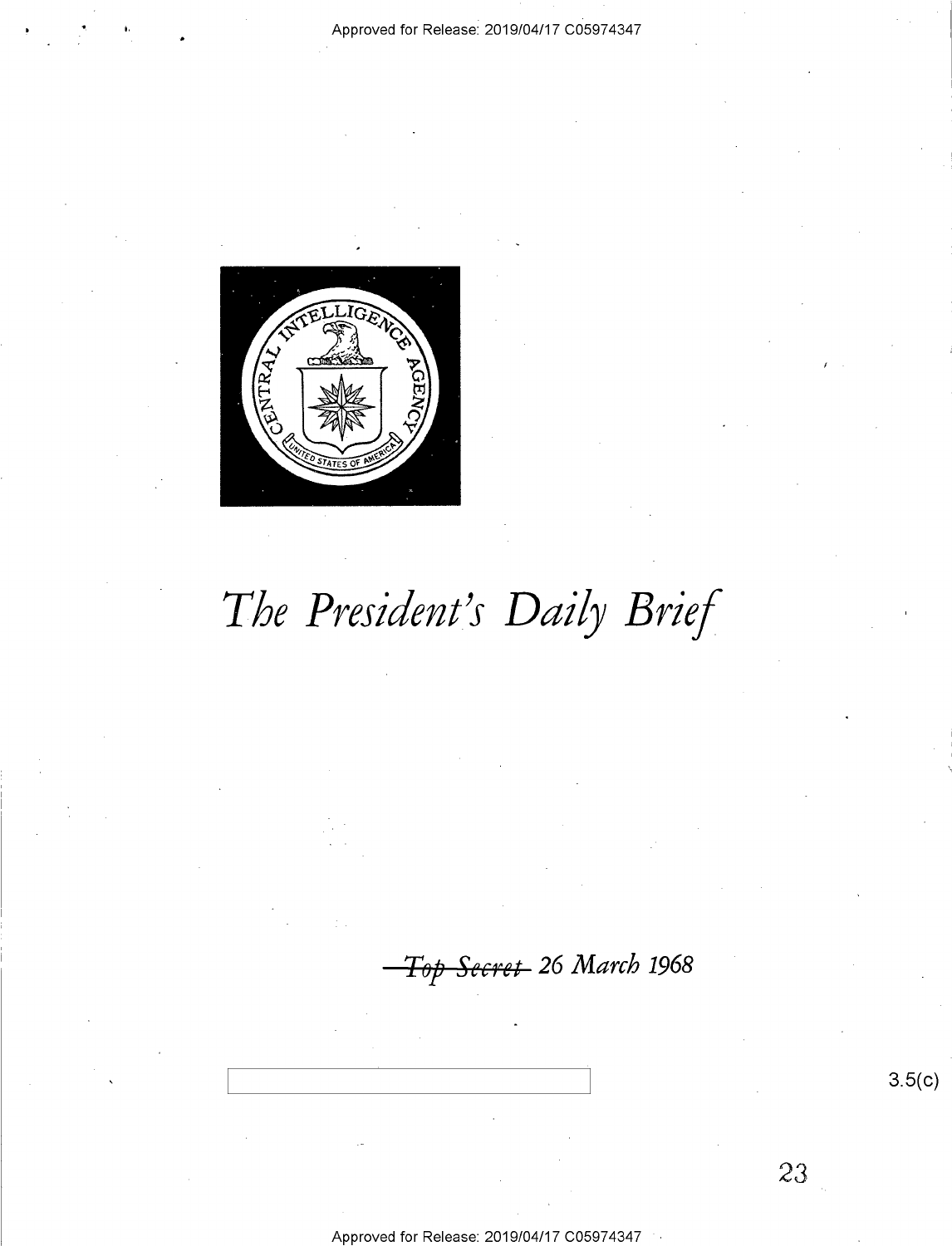$\bullet$  '  $\bullet$ 

 $3.5(c)$ 

## DAILY BRIEF 26 MARCH 1968

1. Vietnam While military activity in South Vietnam remains at a low level, we con-<br>tinue to get more signs of heavy enemy infiltration into South Vietnam. Truck<br>traffic through the Mu Gia Pass is at the highest level since just before the<br>Tet offensive. Some of the trucks carry troops--a highly unusual procedure which<br>suggests that the movement has a good<br>deal of urgency behind it. Some Commudeal of urgency behind it. nist messages convey the same sense of urgency.

2. Panama Max Delvalle, the Arias supporter whom the Assembly elected to the presi-<br>dency yesterday to replace Robles, has called the Assembly into special session this afternoon to make changes in the electoral code.

> This throws down the gauntlet to the National Guard, which refuses to recognize the impeachment of Robles and says it will not let the session meet. The confrontation could lead to violence, although Arias and his supporters seem to lack the resources in either manpower or equipment for an effective challenge to the Guard.

The general strike proclaimed yesterday by the Arias forces shows no-sign of getting off the ground.

 $\overline{\texttt{FOP}-}\texttt{SECREI}$  -

 $\qquad \qquad \overline{S}.5(6)$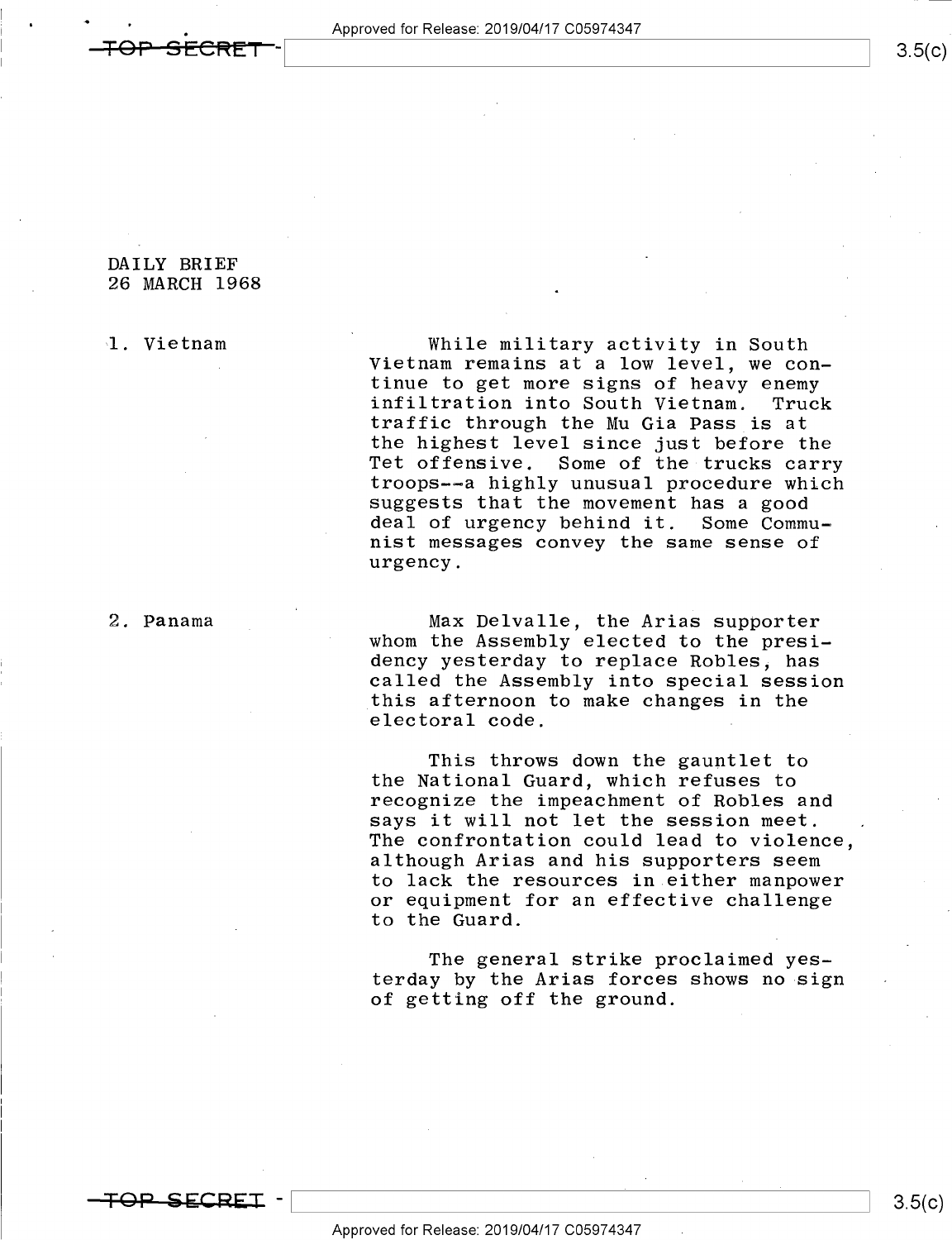$\begin{array}{c|c|c|c|c|c} \multicolumn{2}{c|}{\textbf{APP}} & \multicolumn{2}{c|}{\textbf{APP}} & \multicolumn{2}{c|}{\textbf{APP}} & \multicolumn{2}{c|}{\textbf{APP}} & \multicolumn{2}{c|}{\textbf{SCREF}} & \multicolumn{2}{c|}{\textbf{APP}} & \multicolumn{2}{c|}{\textbf{APP}} & \multicolumn{2}{c|}{\textbf{APP}} & \multicolumn{2}{c|}{\textbf{APP}} & \multicolumn{2}{c|}{\textbf{APP}} & \multicolumn{2}{c|}{\textbf{APP}} & \multicolumn{2}{c|}{\textbf{APP$ 

3. Laos

.

The United States Intelligence Board has approved a Special National Intelligence Estimate on Communist intentions in Laos over the next two to The estimate notes that the Communists could in fairly short order reduce the area controlled by Vientiane to a few enclaves.

It points out that the Communists might press ahead if, for instance, they saw an advantage in creating <sup>a</sup> "second-front" in Laos to spread US resources. They might also do so if they thought it advisable to strengthen the Communist hand in any negotiations by taking as much territory as possible in Laos. "

But, on balance, the estimate concludes that the Communists will probably content themselves with the capture of a few more positions\_and then reduce their pressure during the rainy season which begins in May. .

4. Cambodia

Approved for Release: 2019/O4/17 CO5974347

-  $\frac{3.5(C)}{2}$ 

 $3.3(h)(2)$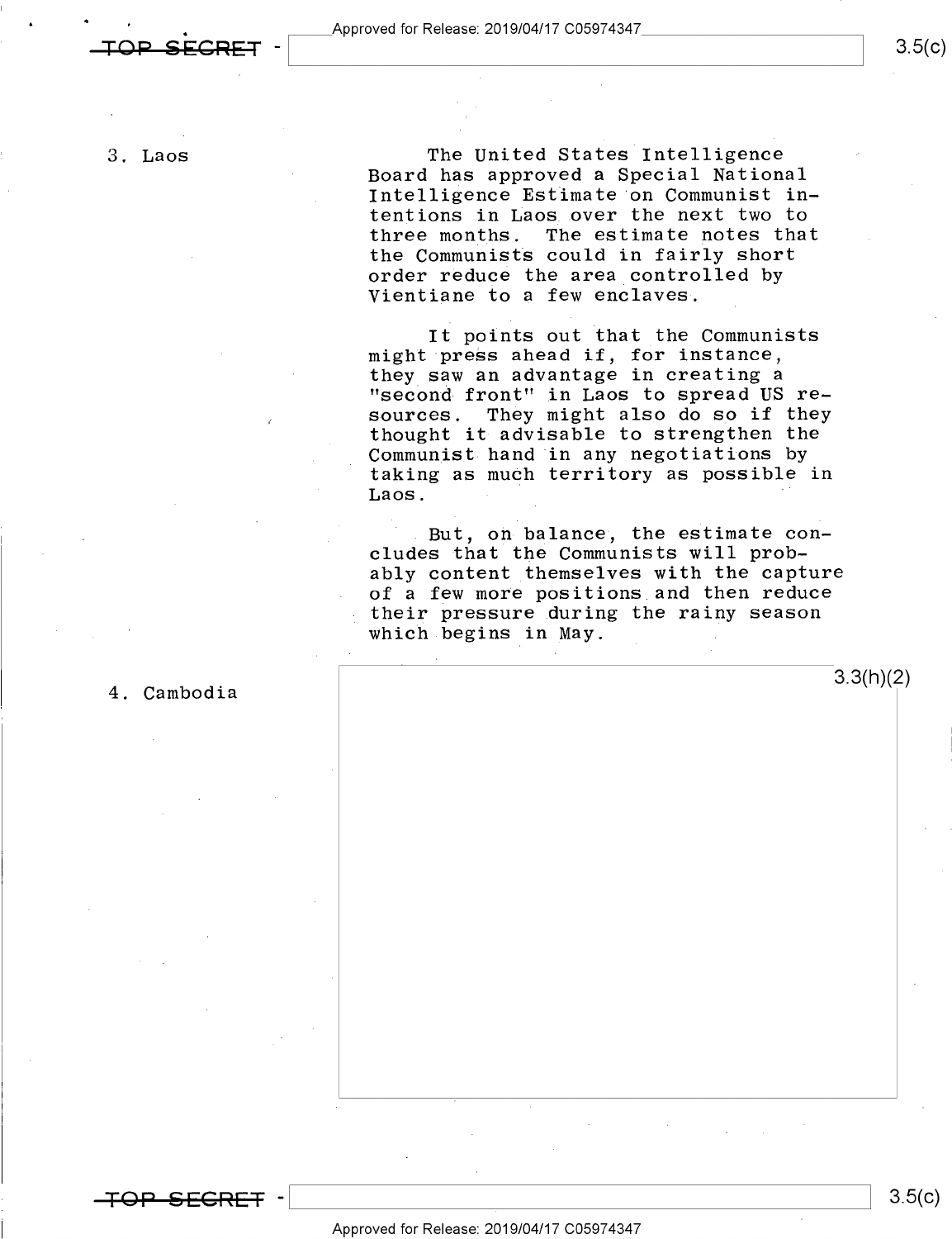$\bullet$  '  $\bullet$ 



Q



7. Soviet Union - Growing political irritations be-<br>Cuba tween Moscow and Havana seem to have<br>had little effect on their economic relations. The trade protocol for this year, announced last week after six months of negotiations, calls for a ten percent boost in trade. Also, accord-<br>ing to press reports, Moscow is shelling out more credits. The new credits<br>would presumably be to refinance pre-<br>vious ones and to cover Cuba's balance of payments deficits.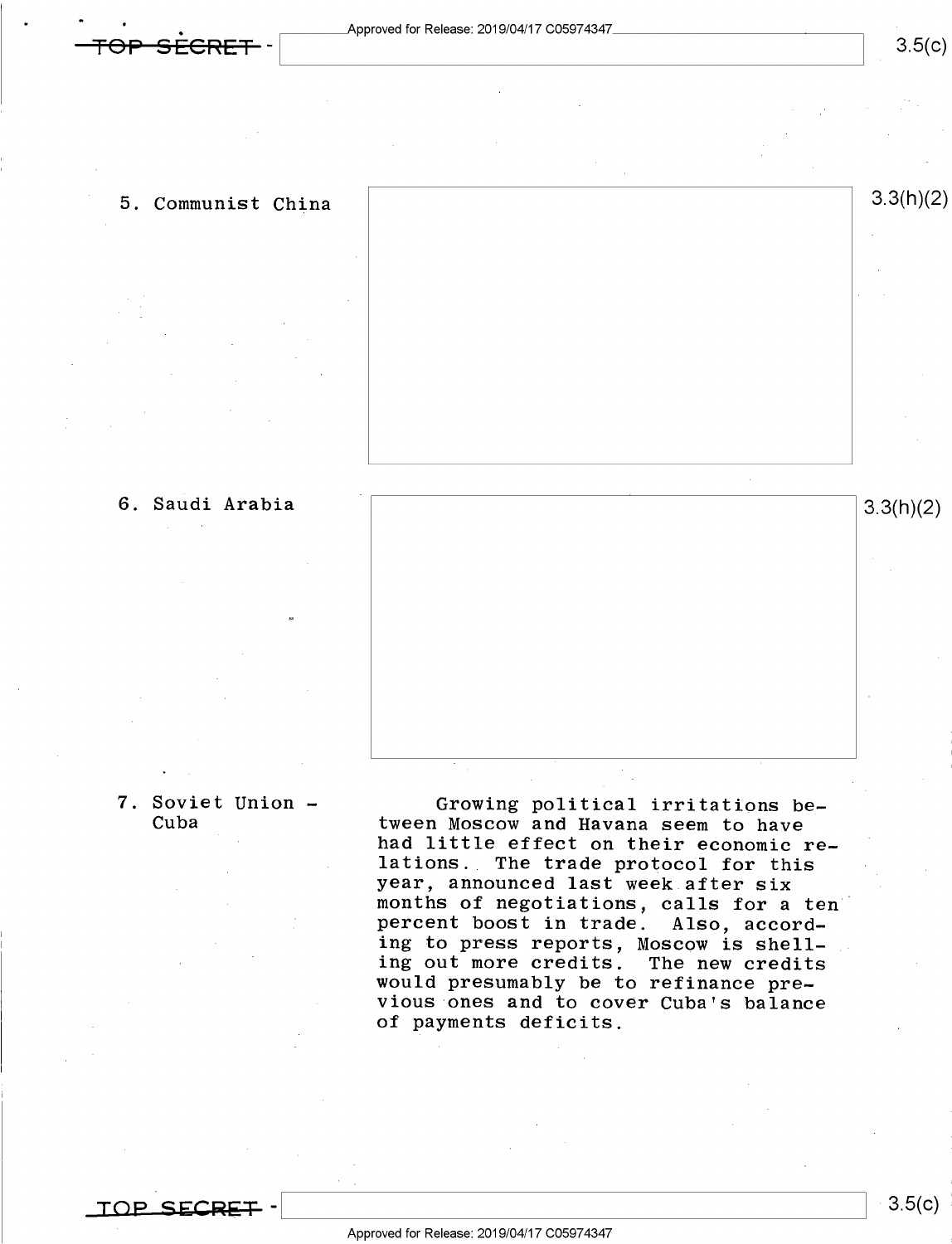## Approved for Release: 2019/04/17 C05974347

<del>Top Secret</del> Approved for Release: 2019/04/17 C05974347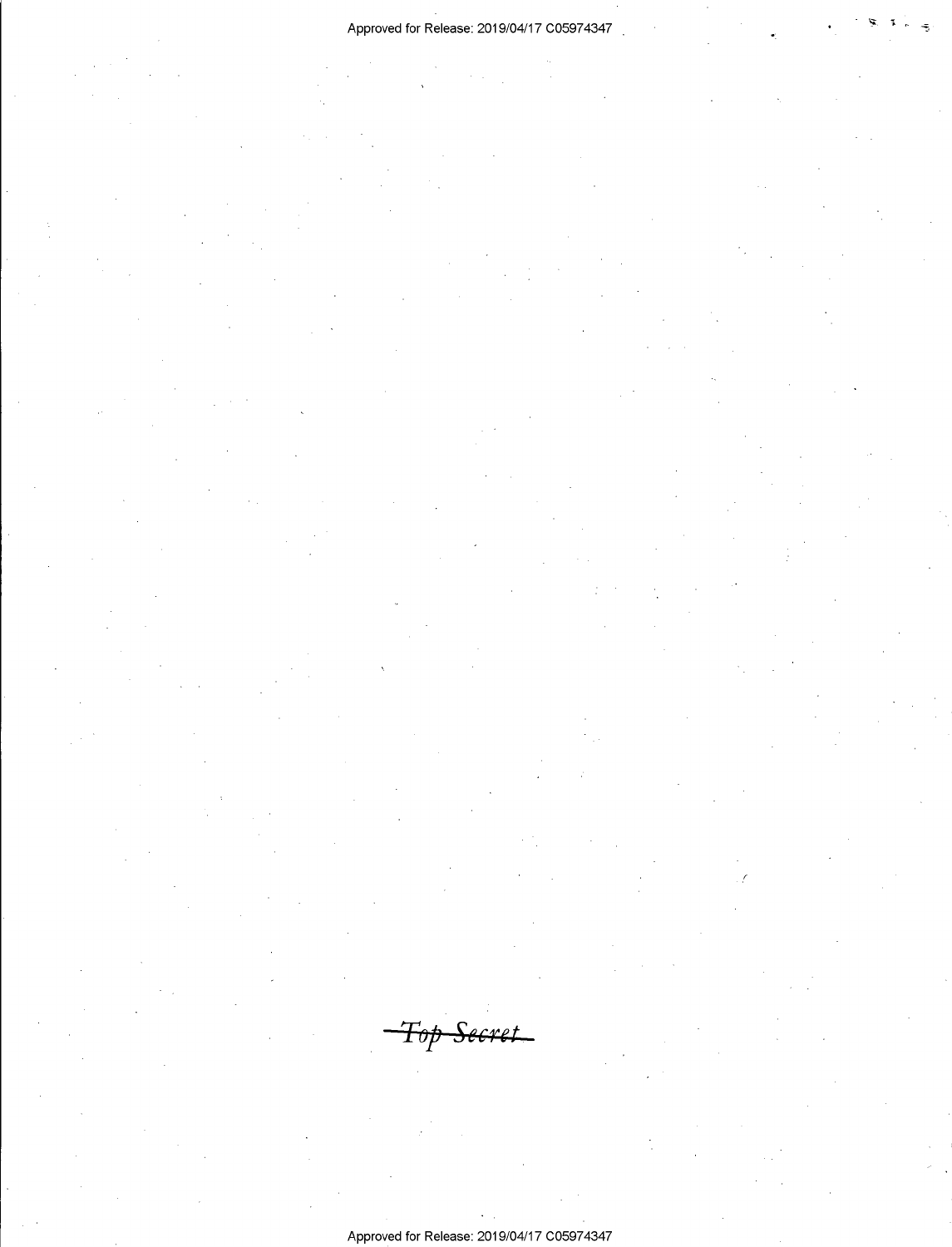**-Top Secret-**



## FOR THE PRESIDENT'S EYES ONLY

# Special Daily Report on North Vietnam

**Top Secret**  $3.5(c)$ 16

26 March 1968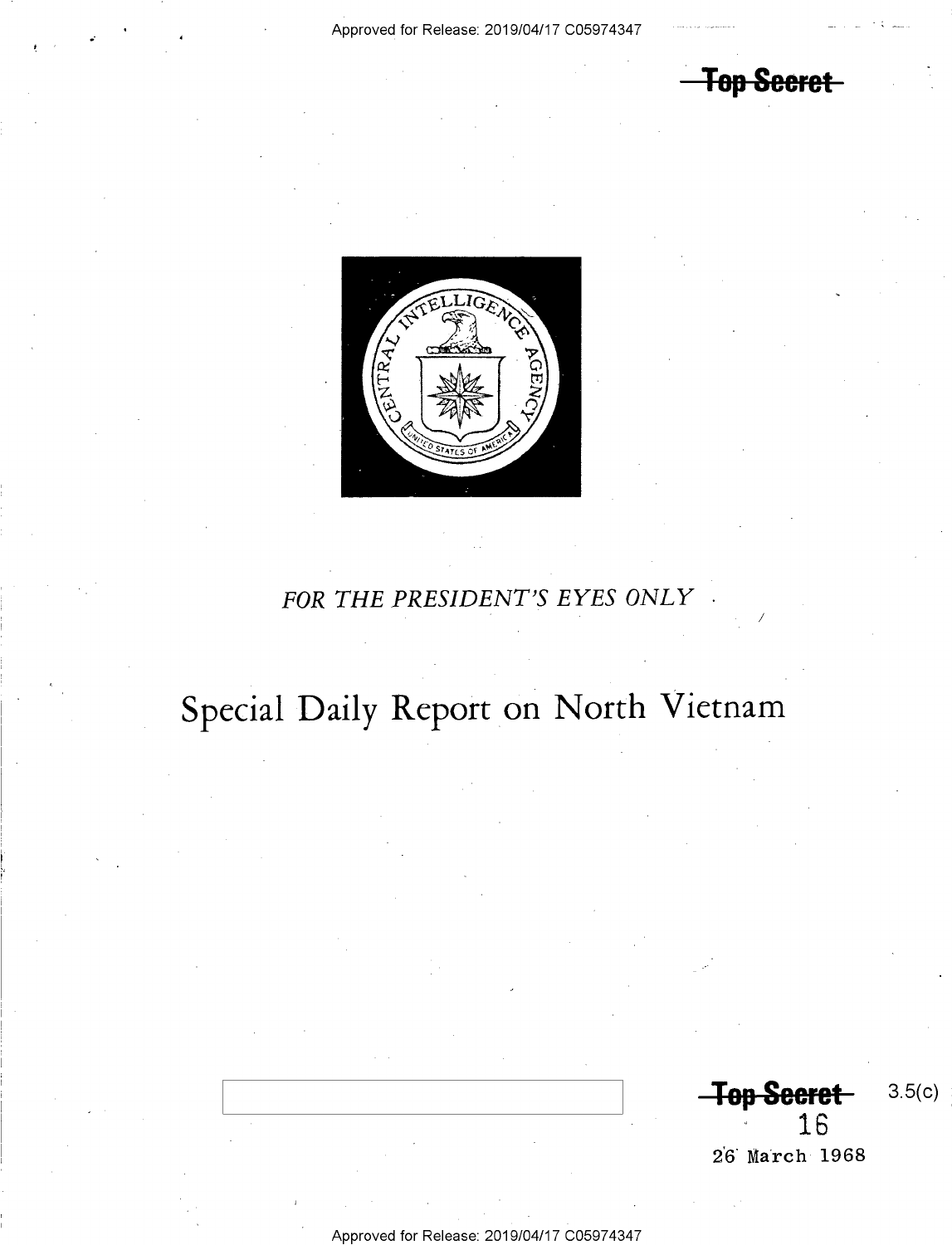Approved for Release: 2019/04/17 C05974347

## $3.5(c)$

3.3(h)(2)

## Special Daily Report on North Vietnam for the President's Eyes Only

26 March 1968

## I. NOTES ON THE SITUATION

.

--The supply of food and other goods in the capi-<br>tal appeared to be better this year than last, partly<br>because of a "good" harvest, but also because of<br>large food deliveries from China. (Our information<br>suggests the harve

--Bomb damage in Hanoi's residential areas was<br>more noticeable than a year ago. <br>sonnel bombs were especially feared and even foreign-<br>ers wear steel helmets when in the streets. Loss of life because of the bombings, however, was not especially high because of strict civil defense regulations.

--The number of trucks seen in Hanoi seemed to have grown markedly.

; the contract of the contract of  $\mathbb{X}$  and  $\mathbb{X}$ 

Paris Rally in Support of Hanoi: The embassy in Paris reports that the meeting of French intellectuals' in support of Hanoi was a relatively quiet affair re-<br>ceiving only light press coverage. About 5,000 people reportedly attended, an appeal was signed, and plans for future publicity programs were discussed.

Organizers of the rally, as well as the Communist<br>paper L'Humanité, tended to downplay the official sta-<br>tus of the two Vietnamese Communist delegations. Their individual credentials as prominent "Vietnamese intel-<br>lectuals" were featured instead.

IQ<del>P SECRET</del>

 $3.5(c)$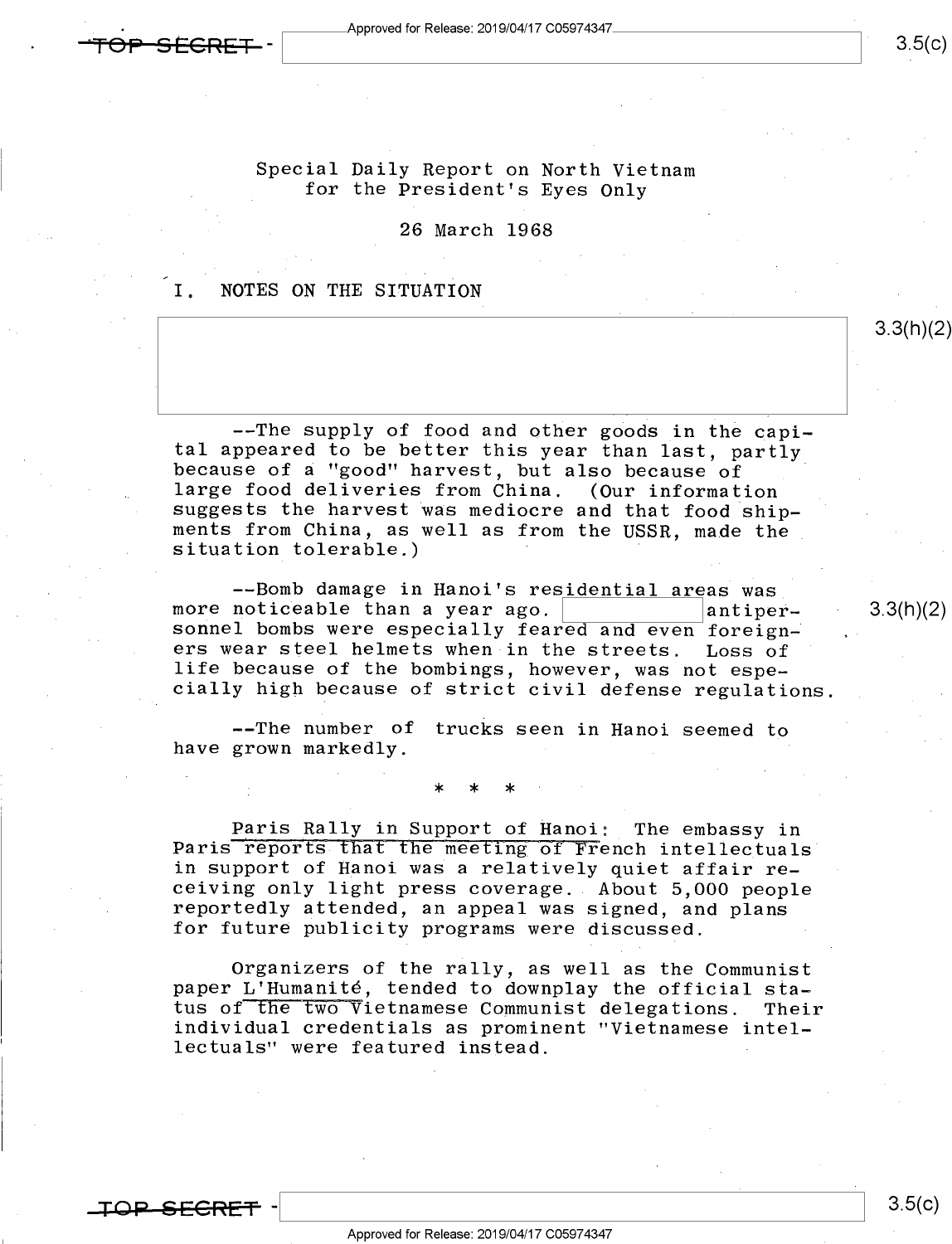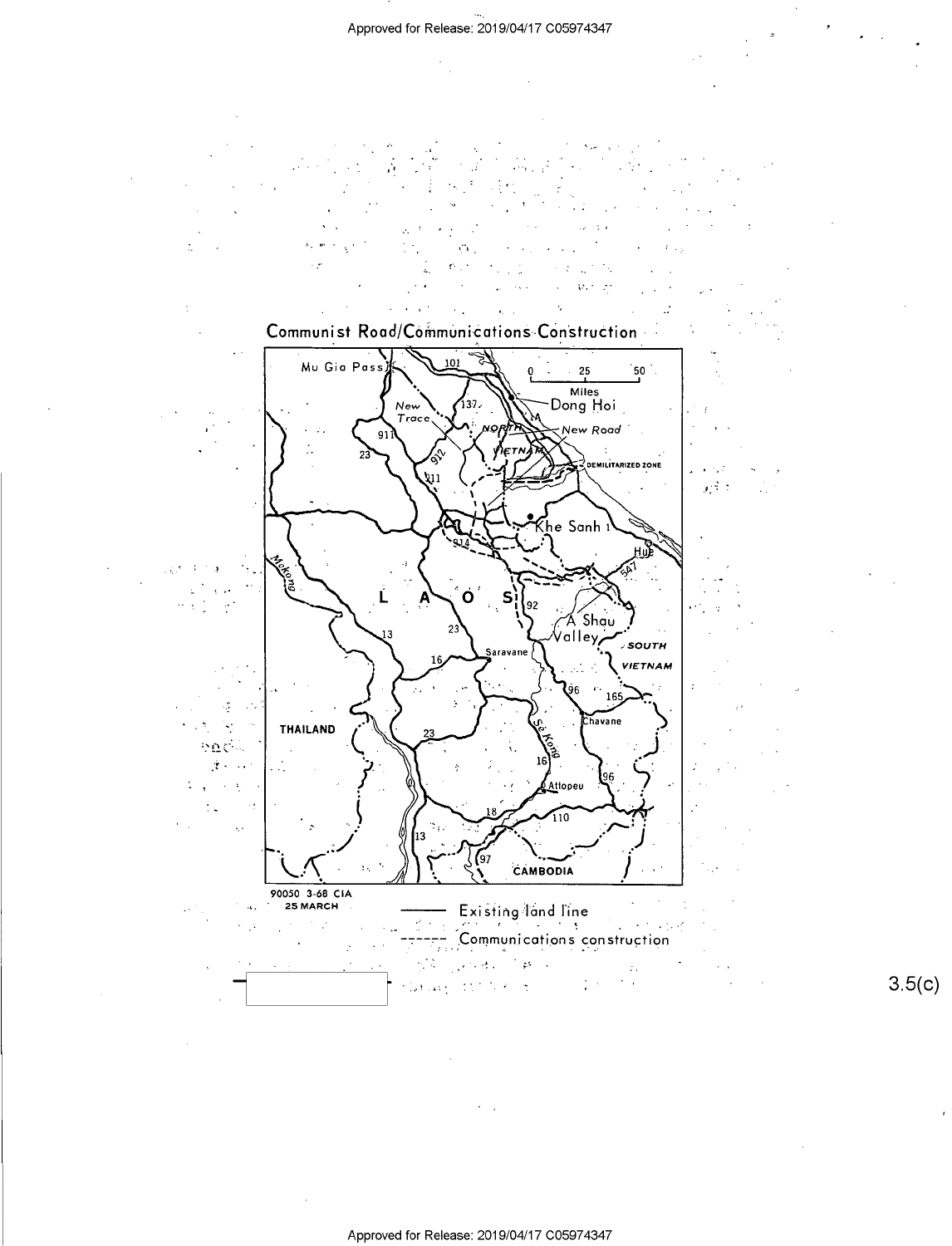. Approved for Release: 2019/O4/17 CO5974347 - Approved for Release: 2019/04/17 C05974347<br>
3.5(c)

3.3(h)(2)

-  $*$  \* \* \*

New Communist Road Construction: The Communists are constructing a new high-quality road which will considerably shorten supply routes from North Vietnam to the western DMZ area.

Aerial photography of 8 March shows the rapid construction of a new road--about 16 miles in two months through most difficult terrain--from Route 101 near Dong Hoi, North Vietnam, southward within a few miles of the western end of the Demilitarized Zone; with border routes in Laos. Once the connection is made, the Communists will be able to move supplies more directly from North Vietnam to the Khe Sanh and A Shau Valley areas, by-passing the longer existing logistics routes--Mu Gia Pass and Route 912.

The 8 March photography also showed a trace for a telecommunications line generally paralleling the<br>new road. The line is apparently intended to conne The line is apparently intended to connect an existing land line at Dong Hoi with lines under construction within the Laos panhandle.

-2-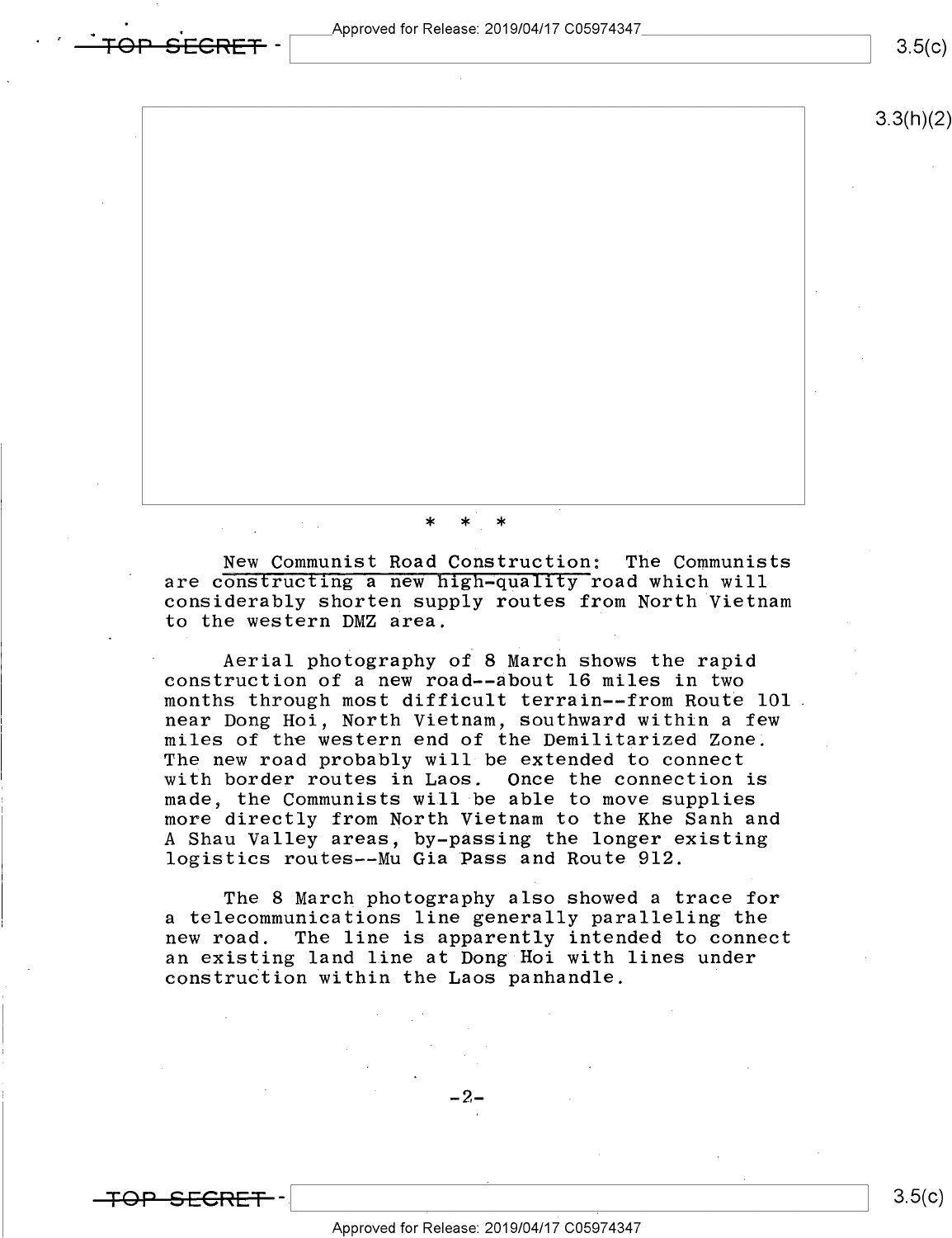,

'

## II. NORTH VIETNAMESE REFLECTIONS OF US POLITICAL ATTITUDES ON THE WAR

Hanoi Reports Grand Central Station Demonstration:<br>Hanoi's international service on Monday reported the hippie "be-in" and war protest last Saturday at New York's Grand Central Station. The hippie aspects of the demonstration were suppressed, however, and the demonstrators were referred to merely as "American youths."

 $-3 \overline{\phantom{a}}$